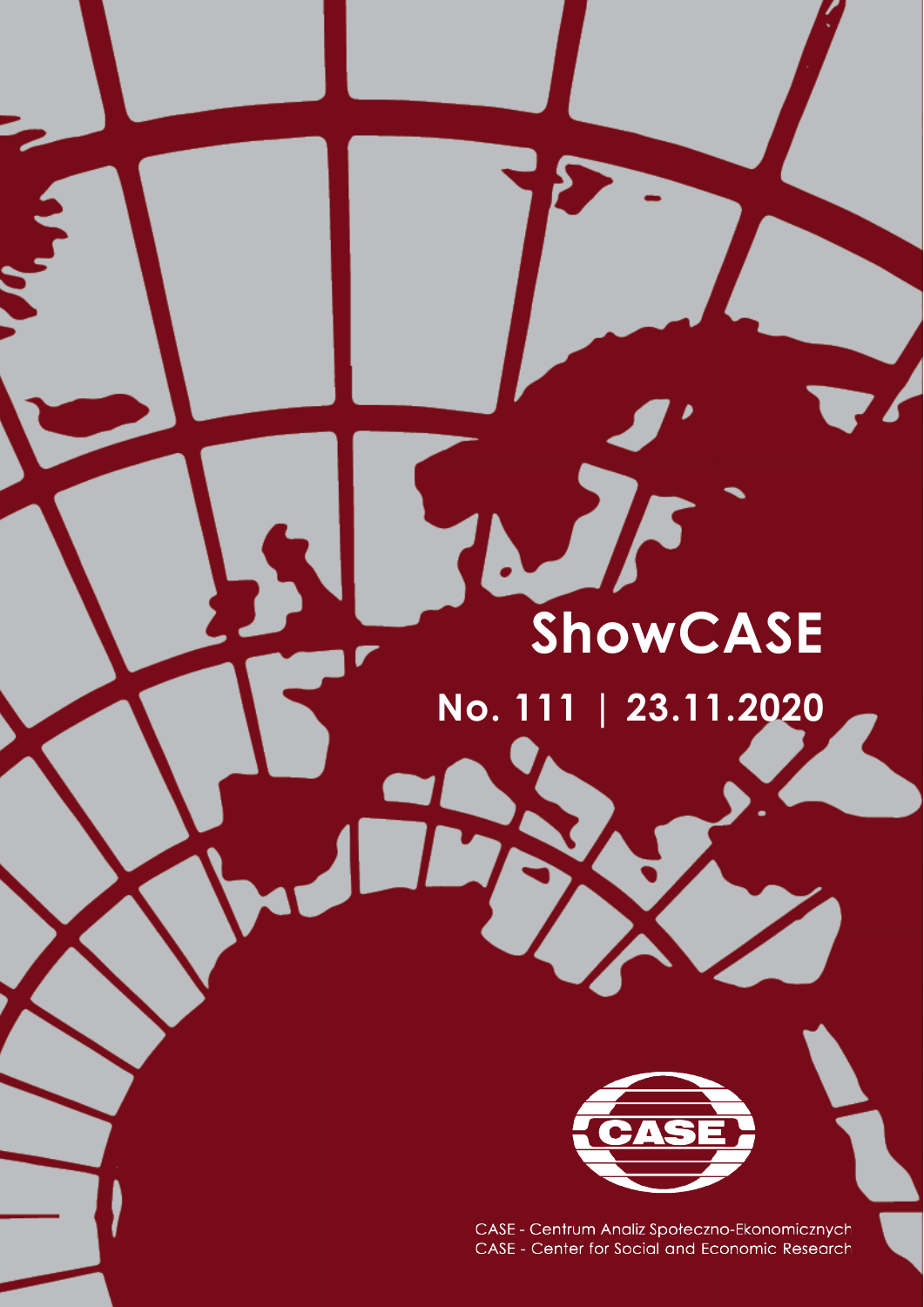# **Editorial**

In this issue of showCASE, we address the problem of the rule of law, which has been undergoing a clear erosion in Poland since 2015. In a most recent exhibition of a misalignment of the rule of law priorities throughout the European Union Member States, Poland, alongside Hungary, engaged in a debate over the rule of law conditionality for the disbursement of the EU funds and subsequently vetoed the recovery plan and the EU long-term budget of about EUR 1.8 trillion.

The article, while timely, is not an immediate reaction to the recent events, however, but rather tackles the issue of the rule of law in broader terms, looking at it and its social reception as determinants of economic development. It is based on a [study](https://www.case-research.eu/files/?id_plik=6580) prepared by CASE (Krzysztof Głowacki, Christopher Hartwell, Kateryna Karunska, Jacek Kurczewski, with contributions from Maria Krell) and European Academy Berlin (Elisabeth Botsch, Tom Göhring, and Weronika Priesmeyer-Tkocz) within the project '*[Norma praworządności i jej oddziaływanie społeczne jako czynniki rozwoju](https://case-research.eu/pl/the-rule-of-law-and-its-social-reception-as-determinants-of-economic-development-100918)  [gospodarczego Analiza porównawcza Niemiec i Polski'](https://case-research.eu/pl/the-rule-of-law-and-its-social-reception-as-determinants-of-economic-development-100918)*/'*[Das Prinzip der](https://www.eab-berlin.eu/en/project/das-prinzip-der-rechtsstaatlichkeit-und-ihre-soziale-wirkung-als-determinante-des)  [Rechtsstaatlichkeit und ihre soziale Wirkung als Determinante des](https://www.eab-berlin.eu/en/project/das-prinzip-der-rechtsstaatlichkeit-und-ihre-soziale-wirkung-als-determinante-des)  [ökonomischen Wachstums Eine vergleichende Analyse Deutschlands und](https://www.eab-berlin.eu/en/project/das-prinzip-der-rechtsstaatlichkeit-und-ihre-soziale-wirkung-als-determinante-des)  [Polens](https://www.eab-berlin.eu/en/project/das-prinzip-der-rechtsstaatlichkeit-und-ihre-soziale-wirkung-als-determinante-des)*' supported by the Polish-German Foundation for Sciences (No. 2018- 26).

# **Contents**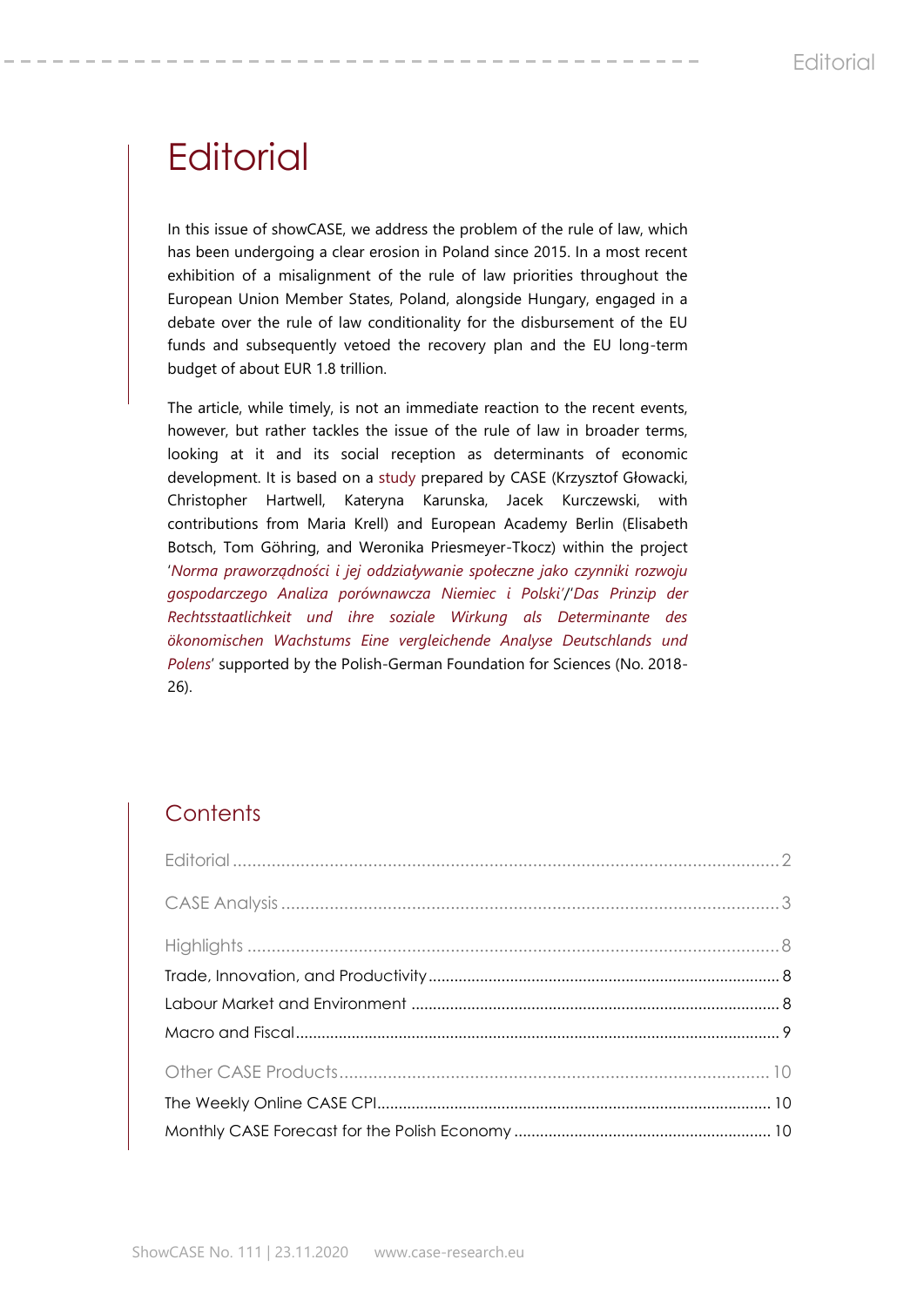# CASE Analysis

### **The Rule of Law in the Economic Life. Does It Matter?**

**The article is based on a study prepared by** *CASE - [Center for Social and Economic Research](https://www.case-research.eu/files/?id_plik=6580)* **and**  *[European Academy Berlin](https://www.case-research.eu/files/?id_plik=6580)* **within the project entitled '***[Norma praworządności i jej oddziaływanie](https://case-research.eu/pl/the-rule-of-law-and-its-social-reception-as-determinants-of-economic-development-100918)  [społeczne jako czynniki rozwoju gospodarczego Analiza porównawcza Niemiec i Polski'](https://case-research.eu/pl/the-rule-of-law-and-its-social-reception-as-determinants-of-economic-development-100918)***/'***[Das](https://www.eab-berlin.eu/en/project/das-prinzip-der-rechtsstaatlichkeit-und-ihre-soziale-wirkung-als-determinante-des)  [Prinzip der Rechtsstaatlichkeit und ihre soziale Wirkung als Determinante des ökonomischen](https://www.eab-berlin.eu/en/project/das-prinzip-der-rechtsstaatlichkeit-und-ihre-soziale-wirkung-als-determinante-des)  [Wachstums Eine vergleichende Analyse Deutschlands und Polens](https://www.eab-berlin.eu/en/project/das-prinzip-der-rechtsstaatlichkeit-und-ihre-soziale-wirkung-als-determinante-des)***' (No. 2018-26).**

The rule of law is, as a matter of course, a sine qua non for a modern democratic society. It is also a necessary condition for existence of a stable, effective, and sustainable market economy. The connection between the rule of law and the economy has increasingly been the focus of much scientific and analytical work. According to the new institutional economics stream of research, the rule of law – and particularly inclusiveness and the transaction reducing properties of wellfunctioning institutions – are among the main determinants of the economic growth. The applicability and effectiveness of the relevant norms depends, however, on their social reception and validation. In the long term, insufficient understanding of the rule of law in a society can prompt the government to abandon or undermine the rule of law, which in turn threatens socio-economic wellbeing of a given population.

#### Understanding the Rule of Law in Poland and Germany

The current state and perception of the rule of law and public institutions in Poland and Germany have been shaped by historical and economic factors. While both countries benefit from rich constitutional traditions, there are clear divergences in terms of the role and level of the rule of law across the old lines of division that used to cut both

countries in two (Germany) and three (Poland).

#### **Germany**

Performance of Germany in terms of the available rule of law indicators has remained high and historically stable. In the latest [World Justice Project Rule of Law Index,](https://worldjusticeproject.org/our-work/publications/rule-law-index-reports/wjp-rule-law-index-2020#:~:text=Featuring%20primary%20data%2C%20the%20WJP,Civil%20Justice%2C%20and%20Criminal%20Justice.) in particular, Germany ranked 6<sup>th</sup> globally (score [of 0.84\)](https://worldjusticeproject.org/our-work/publications/rule-law-index-reports/wjp-rule-law-index-2020#:~:text=Featuring%20primary%20data%2C%20the%20WJP,Civil%20Justice%2C%20and%20Criminal%20Justice.) with the government accountability, freedom from corruption, and accessibility and efficiency of the court system [praised as](https://worldjusticeproject.org/our-work/research-and-data/wjp-rule-law-index-2019/previous-editions-wjp-rule-law-index.)  [particularly strong.](https://worldjusticeproject.org/our-work/research-and-data/wjp-rule-law-index-2019/previous-editions-wjp-rule-law-index.) Similarly, according to the [World Bank Doing Business ranking,](https://www.doingbusiness.org/en/rankings) Germany remains among the 25 top global performers.

As suggested by the results of the national [surveys,](https://www.ifd-allensbach.de/fileadmin/kurzberichte_dokumentationen/FAZ_Januar2019_Ost_West.pdf) however, a certain degree of divergence in terms of trust in public institutions can be found across the country. Subject to the economic downturn, missing identification of the newly built institutions, and a legacy of the former authoritarian state, th[e distrust in media, government, police, and](https://www.ifd-allensbach.de/fileadmin/kurzberichte_dokumentationen/FAZ_Januar2019_Ost_West.pdf)  [administration have been found to be more](https://www.ifd-allensbach.de/fileadmin/kurzberichte_dokumentationen/FAZ_Januar2019_Ost_West.pdf)  [common in the East Germany than in the](https://www.ifd-allensbach.de/fileadmin/kurzberichte_dokumentationen/FAZ_Januar2019_Ost_West.pdf)  [Weste](https://www.ifd-allensbach.de/fileadmin/kurzberichte_dokumentationen/FAZ_Januar2019_Ost_West.pdf)rn part of the country. Thus, even if the absolute trust in public institutions continues to rise, the intra-country gap persists and remains one of the major challenges of the Federal Republic of Germany.

#### **Poland**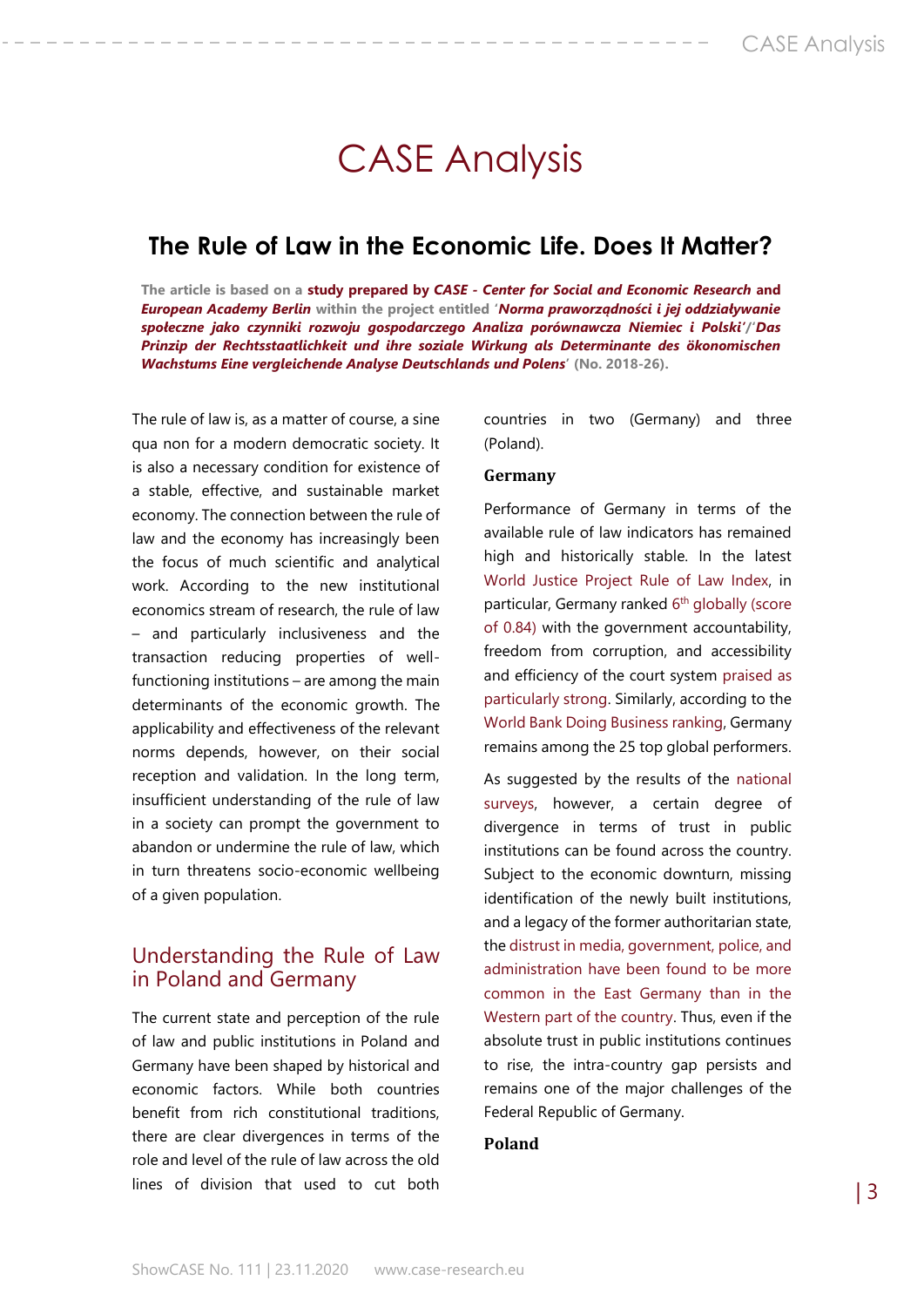Despite being a historical vanguard of constitutional development in Europe, Poland underperforms relative to Germany and other EU countries in terms of the rule of law.

More importantly, in the recent years, Poland experienced a significant downturn across all main rule of law indicators. Following a strong performance in th[e World Justice Project Rule](https://worldjusticeproject.org/our-work/research-and-data/wjp-rule-law-index-2019/previous-editions-wjp-rule-law-index.)  [of Law Index](https://worldjusticeproject.org/our-work/research-and-data/wjp-rule-law-index-2019/previous-editions-wjp-rule-law-index.) and recognition as a successful reformer in the [2010](https://worldjusticeproject.org/our-work/research-and-data/wjp-rule-law-index-2019/previous-editions-wjp-rule-law-index.) and [2011](https://worldjusticeproject.org/our-work/research-and-data/wjp-rule-law-index-2019/previous-editions-wjp-rule-law-index.) editions of the report, Poland recorded a [25% drop in the](https://worldjusticeproject.org/our-work/publications/rule-law-index-reports/wjp-rule-law-index-2019-insights)  [constraints on government power indicator](https://worldjusticeproject.org/our-work/publications/rule-law-index-reports/wjp-rule-law-index-2019-insights) between 2015 and 2019, the largest decrease among the 126 countries included in the study. According to the [Heritage](https://www.heritage.org/index/country/poland)  [Foundation's Index of Economic Freedom](https://www.heritage.org/index/country/poland), a significant decline was also recorded in the [judicial effectiveness components \(by 24%](https://www.heritage.org/index/visualize?cnts=poland&type=11) [since 2018\).](https://www.heritage.org/index/visualize?cnts=poland&type=11)

» More importantly, in the recent years, Poland experienced a significant downturn across all main rule of law indicators.

That erosion of the rule of law in Poland has taken form of both detrimental changes in the legal rules and in the approach of the ruling class to law or legal culture. Indeed, in the recent years the situation has been [raising](https://ec.europa.eu/commission/presscorner/detail/en/IP_16_2015)  [numerous concerns](https://ec.europa.eu/commission/presscorner/detail/en/IP_16_2015) across both European and international actors.

#### Social Reception of the Rule of Law in Poland and Germany

The findings of the surveys and in-depth interviews<sup>1</sup> with business representatives in both countries underline intrinsic divergences in terms of the understanding and reception of the rule of law in Poland and Germany.

Polish companies tend to share a higher level of insecurity and have a restrictive vision of the rule of law as simple rule-obedience. For instance, one of the Polish respondents described the situation with regard to the rule of law in the country as a '*dishonest application of the law that may apply in all spheres of living, including economic life. This foments the great anxiety* […] *which may be more felt in some areas.* […] *in reality, there is a risk that at some moment one wakes up to the totally new order, where there is no room for an activity or the business is taken over or nationalised.*'

This, in turn, is contrasted by the perception of the state actions in Germany: '[…] *the state should also* […] *try to bridge or compensate for structural or temporary deficits with support so that the economy in our country can keep pace with the economies of competing countries. The framework is important, the rules are important* […]*.'* Thus, in Germany, firms view the rule of law more as an instrument at their disposal, to be used *vis-à-vis* business partners and the state. This perception is not devoid of critique, however, with about onethird of small and big business representatives in Germany stating that '*none*' of the rule of law elements are being adequately fulfilled in the country.

The difference in the levels of trust is particularly evident from the responses to the questions related to the impartiality of justice. As Figure 1 shows, 'quality of the lawyers' – most frequently perceived as the main condition of success in the court in both countries – is followed in Poland by the social connections of the opposing party rather than merits of the case itself.

<sup>1</sup> For a detailed discussion of methodology, survey results, and insights from the in-depth interviews see [CASE & EAB \(2020\). Rule of Law and its Social Reception](https://www.case-research.eu/files/?id_plik=6580) as Determinants of Economic Development. A [Comparative Analysis of Poland and Germany.](https://www.case-research.eu/files/?id_plik=6580)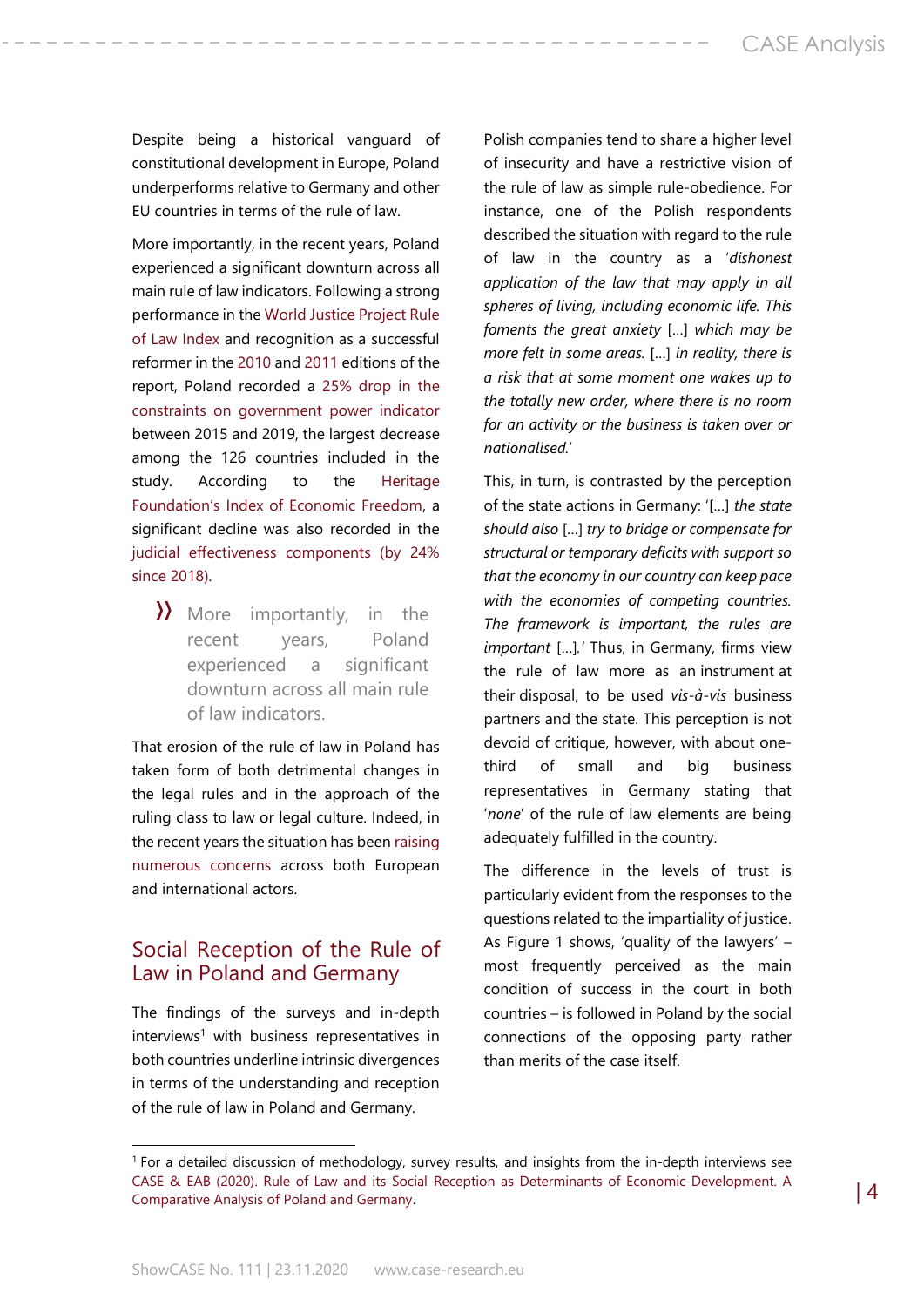



Source: [CASE & EAB \(2020\). Rule of Law and its Social Reception](https://www.case-research.eu/files/?id_plik=6580) as Determinants of Economic [Development. A Comparative Analysis of Poland and Germany.](https://www.case-research.eu/files/?id_plik=6580)

Note: 'DE' stands for Germany and 'PL' for Poland. 'SB' and 'BB' correspond to small and big business representatives, respectively.

#### **Figure 2. Distribution of answers to Question 5: '***According to your knowledge and experience, how likely is it that in adjudicating a dispute between a company like yours and the public administration, the court would act biased and pass the verdict in favour of the administration?***' (in %)**



Source[: CASE & EAB \(2020\). Rule of Law and its Social Reception](https://www.case-research.eu/files/?id_plik=6580) as Determinants of Economic [Development. A Comparative Analysis of Poland and Germany.](https://www.case-research.eu/files/?id_plik=6580)

Note 1: 'DE' stands for Germany and 'PL' for Poland. 'SB' and 'BB' correspond to small and big business representatives, respectively.

Note 2: range from 1 (unlikely) to 5 (certain).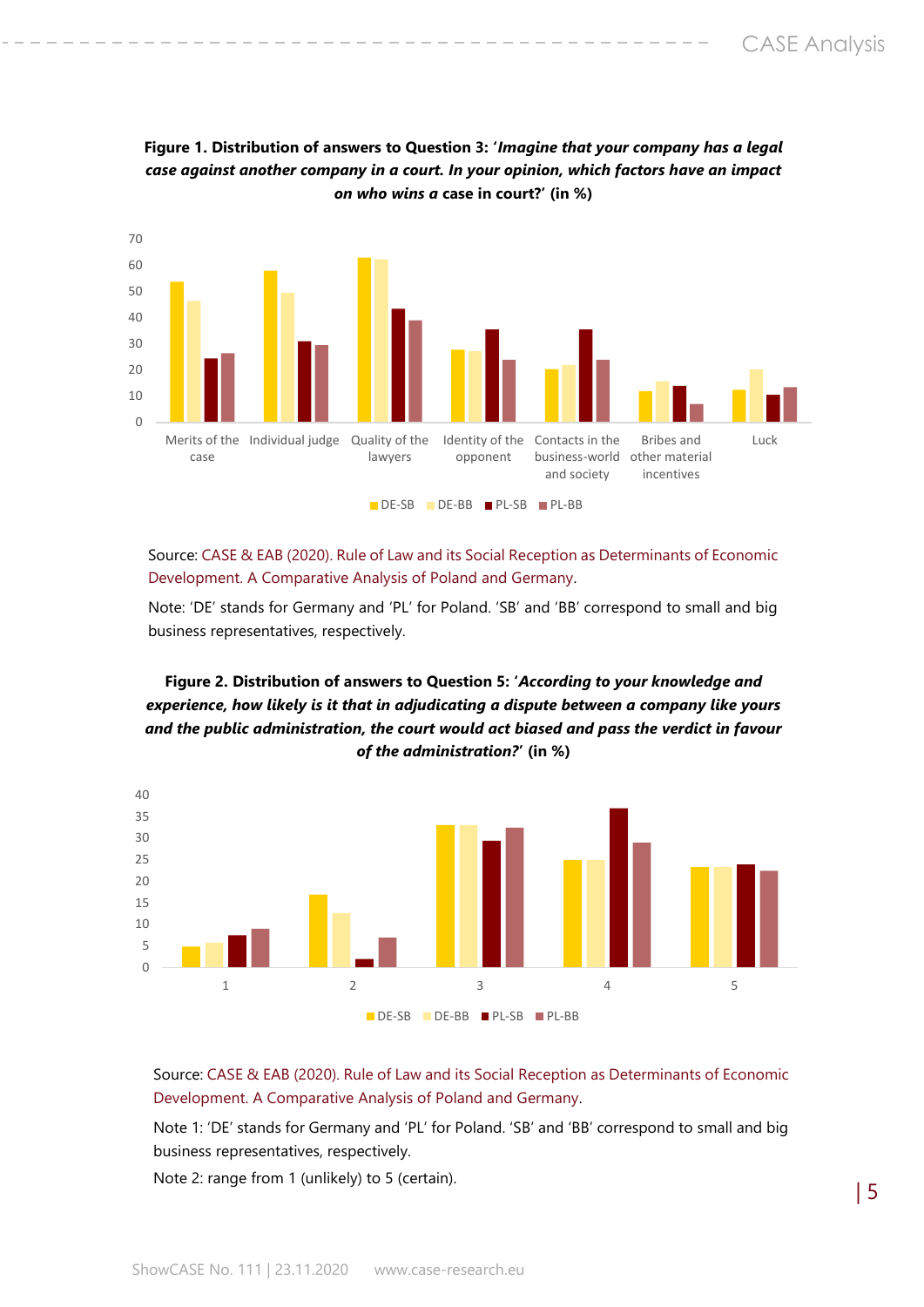

**Figure 3. Distribution of answers to Question 4: '***Let's assume your company has won a case of this kind in court. How likely, according to your knowledge and experience, is the court verdict to be implemented in practice?***' (in %)**

Source: [CASE & EAB \(2020\). Rule of Law and its Social Reception](https://www.case-research.eu/files/?id_plik=6580) as Determinants of Economic [Development. A Comparative Analysis of Poland and Germany.](https://www.case-research.eu/files/?id_plik=6580)

Note 1: 'DE' stands for Germany and 'PL' for Poland. 'SB' and 'BB' correspond to small and big business representatives, respectively.

Note 2: range from 1 (unlikely) to 5 (certain).

When the cases against the administration are concerned, Polish business representatives (regardless of their size) tend to be more inclined to expect that the court will favour public administration (Figure 2). Similarly, Polish business representatives have been found to be more sceptical of the chances of a favourable verdict being implemented in practice (Figure 3).

#### Rule of Law and Investment

The sociological findings of the study suggest that the rule of law is not perceived as the main determinant of the investment decisions by companies neither in Germany nor in Poland. It is rather seen as a mean for securing a stable economic and institutional environment for running a business.

» Crucially, as lower levels of the rule of law translate into lower investment, in the long term they adversely affect the socio-economic well-being of workers and pace of development of a country as a whole.

Based on the empirical results<sup>2</sup>, however, the rule of law has been proven to have a positive and substantial impact on investment.

The shift from the current level of rule of law<sup>3</sup> in Poland to its historical maximum (i.e. 0.964 in 2009-2010) would thus result in an increase

 $2$  For a detailed discussion of methodology and econometric results see CASE & EAB (2020). Rule of Law and [its Social Reception as Determinants of Economic Development. A Comparative Analysis of Poland and](https://www.case-research.eu/files/?id_plik=6580)  [Germany.](https://www.case-research.eu/files/?id_plik=6580)

 $3$  As measured by the Varieties of Democracy (V-Dem) dataset, available at: https://www.v-dem.net/en/.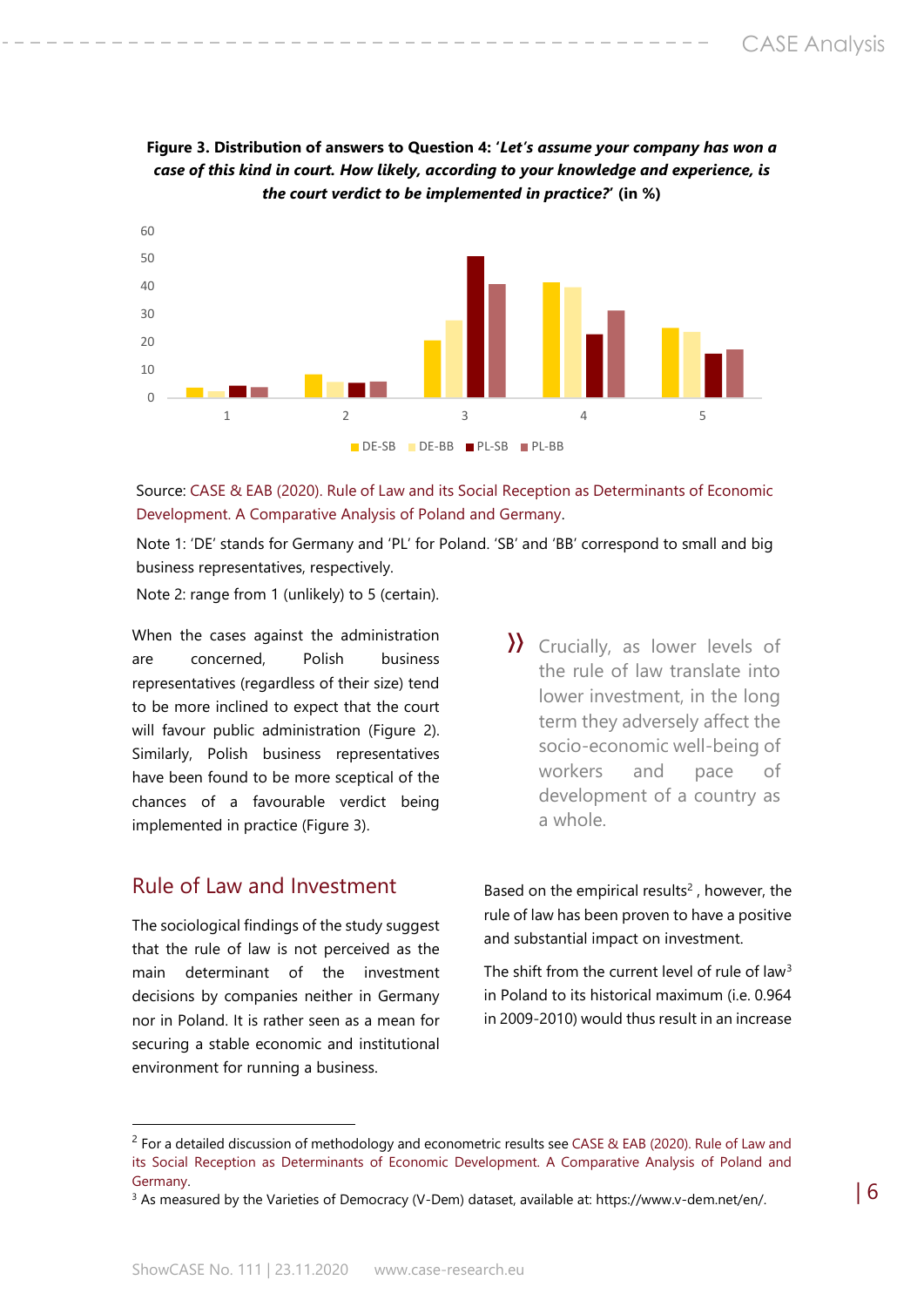in its income-based capital per worker $4$  of an additional USD 3,216 (in 1990 constant USD). Similarly, if rule of law in Germany was to increase from its current level (i.e. 0.989 in 2018) to its 2012 maximum, the country would see a gain in capital of about USD 1,190 per worker after some time. Conversely, if Poland and Germany were to suffer lower levels of rule of law (i.e. shift for Poland from its current level to those witnessed in1986, and for Germany – from its current level to the level in the present day Poland), their workers would lose USD 11,240 and USD 7,911 in capital, respectively.

### Conclusions

The findings of the study showcased underlying divergences in terms of understanding and execution of the rule of law in both countries. The rule of law, by securing civil and economic rights, can contribute substantially to enhancing trust and reducing transaction costs in relations between companies and administration. On the other hand, if not properly adopted, the rule of law can contribute to insecurity in the economic life.

More importantly, we find substantial and immediate adverse domino effects of poor rule of law. Crucially, as lower levels of the rule of law translate into lower investment, in the long term they adversely affect the socioeconomic well-being of workers and pace of development of a country as a whole.

<sup>4</sup> Understood as the capital accrued over the lifespan of a worker whose income increases over time. Incomebased capital per worker is used as a measure of productive investment in the econometric model based on Van Leeuwen and Földvári (2013), where the base of the empirical data comes from.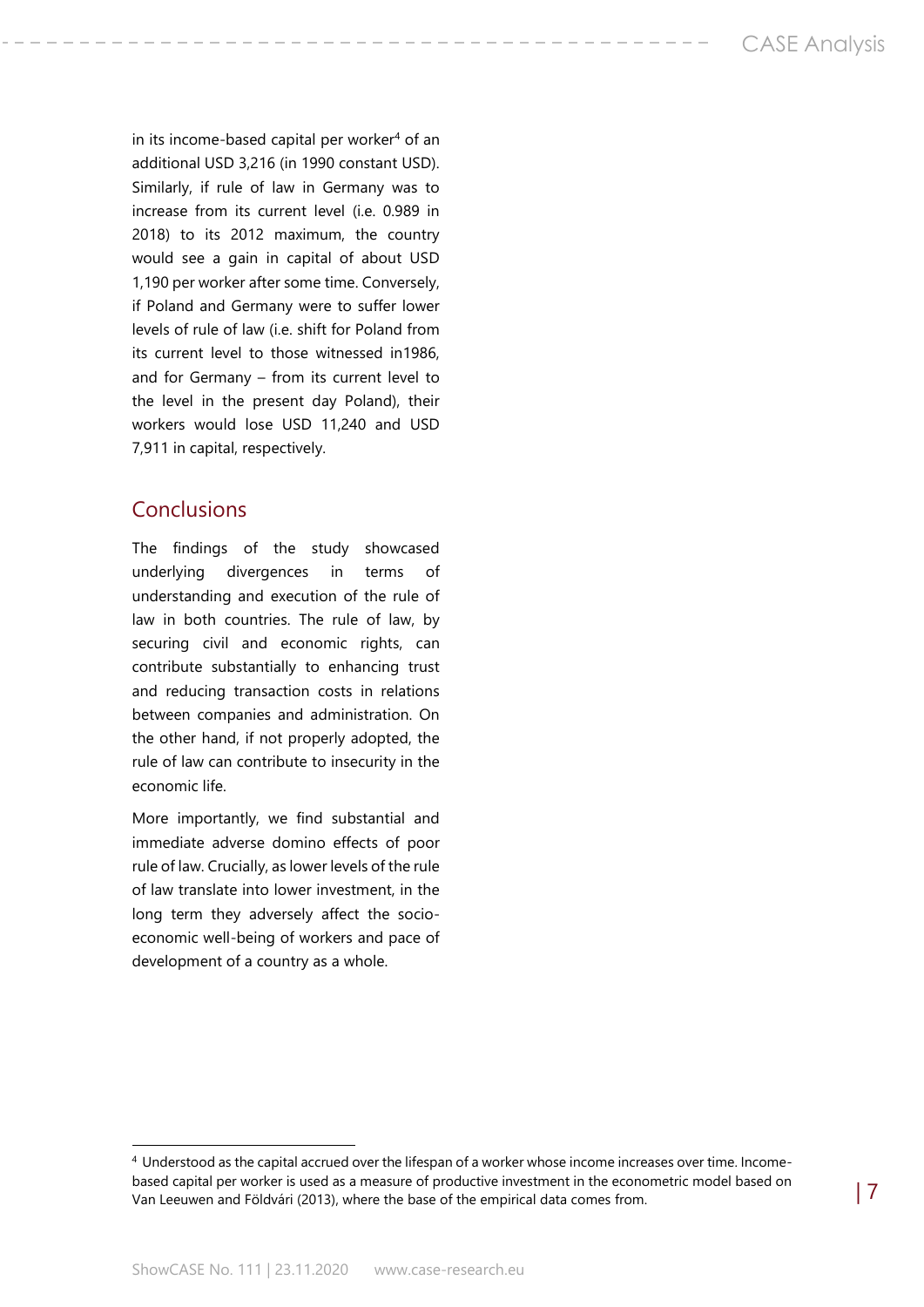# **Highlights**

## **Trade, Innovation, and Productivity**

<span id="page-7-2"></span><span id="page-7-1"></span><span id="page-7-0"></span>Joe Biden's replacing of Donald Trump as president of the United States of America may be a chance for a new start in the trade relations between the US and the EU. Trade tensions between the two partners have been significant during Trump's term. In 2018, the US imposed tariffs of 25% and 10% respectively on steel and aluminium imports from the EU and other US trading partners including Canada, Japan, Turkey, and China. These trade tariffs have been shown to have a negative impact on the EU trade with a 1.2% decrease in the exports of steel and aluminium products one year after their implementation with a resulting decrease in value-added and employment in European steel and aluminium sectors of [0.76% and 1.02% respectively.](https://doi.org/10.2760/387494) The retaliatory response by the EU involved extra duties on US-originating goods (mainly steel, aluminium, and agricultural products). Another ongoing trade conflict involves the subsidies to Boeing and Airbus that already resulted in Washington's imposing [25% tariffs](https://ustr.gov/sites/default/files/enforcement/301Investigations/Notice_of_Determination_and_Action_Pursuant_to_Section_301-Large_Civil_Aircraft_Dispute.pdf) on multiple European agri-food products. The EU, in turn, secured an approval from the World Trade Organization to impose tariffs on USD 4 billion worth of US goods. Brussels has not, however, levied these tariffs until now and may not apply them if parties agree to renegotiate. Lastly, Biden's administration may resume the negotiations of the EU-US preferential trade agreement that has been halted during Donald Trump's term in the office.

### **Labour Market and Environment**

<span id="page-7-3"></span>As much as [EUR 108,000 million](https://www.europarl.europa.eu/RegData/etudes/STUD/2020/658185/IPOL_STU(2020)658185_EN.pdf) was invested in Social Impact Investments (the SII) in 2017 – twelve times more than in 2011. SII is aimed at generating societal and financial returns, at the same time offering innovative alternatives to help social organisations to access funding and increase their ability to make an impact. Despite a significant progress of this market at the EU level, the maturity of the SII in most EU Member States remains low – 75% of the EU MS are at the inception phase, when implementing the concept. The three main challenges identified by the EP study (2020), when it comes to the development of the SII market are: 1) national governments being insufficiently involved in the development of SII, 2) most of the existing initiatives targeting the supply side of the market and neglecting the demand one, 3) the EU funds being distributed predominantly as general funding mechanisms, not tailored to the specific needs of the SII market stakeholders (social enterprises included). On the top of that, the COVID-19 pandemic has negatively affected the SII market actors, similarly to that of other economic stakeholders. Combating the existing challenges at the EU and national level might be possible by virtue of promoting the concept of SII, closing the knowledge gap and raising awareness about the SII, and facilitating the capacity building of the market.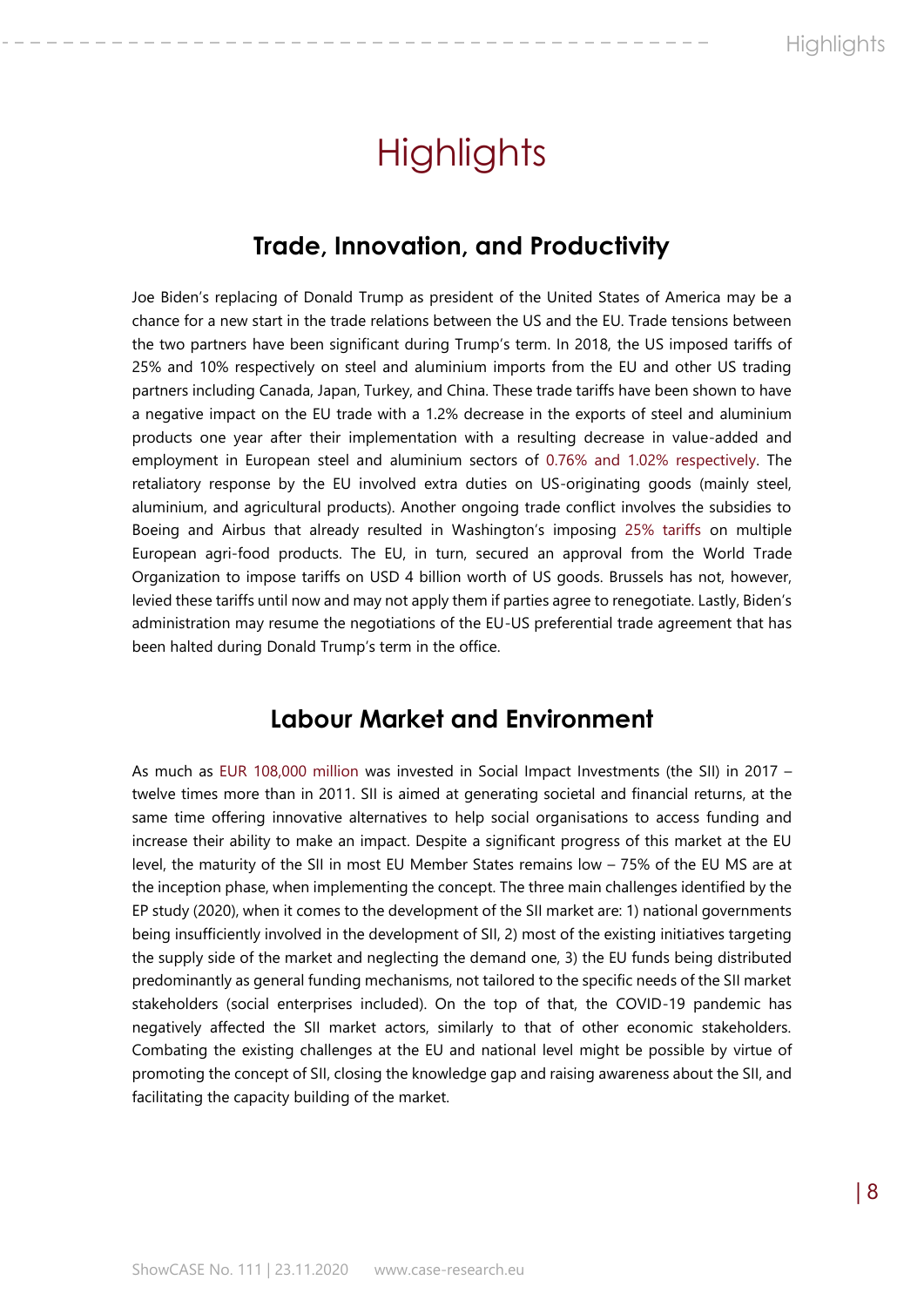## **Macro and Fiscal**

The latest [tax collection figures from the Ministry of Finance](https://www.gov.pl/web/finanse/szacunek-2020) point to fast increase in VAT revenue in Poland in the third quarter of 2020. Over the last four consecutive months, VAT revenue increased by more than 12% y/y. Thanks to such a good performance, the VAT revenues during the first 10 months of this year have been at a practically unchanged compared to the last year. This happened in spite of the policy changes (new "rate matrix", simplification of VAT treatment of imports), which reduced somewhat the effective rate. The reason for that might be an increase in the volume of electronic payments in Q2 compared to Q1 (by 4%). As Christmas expenditure this year will also most likely take an electronic form, the VAT revenues may remain relatively satisfactory despite the decline in the economic activity. Against all odds, the VAT Gap could also be lower than it was forecasted earlier this year.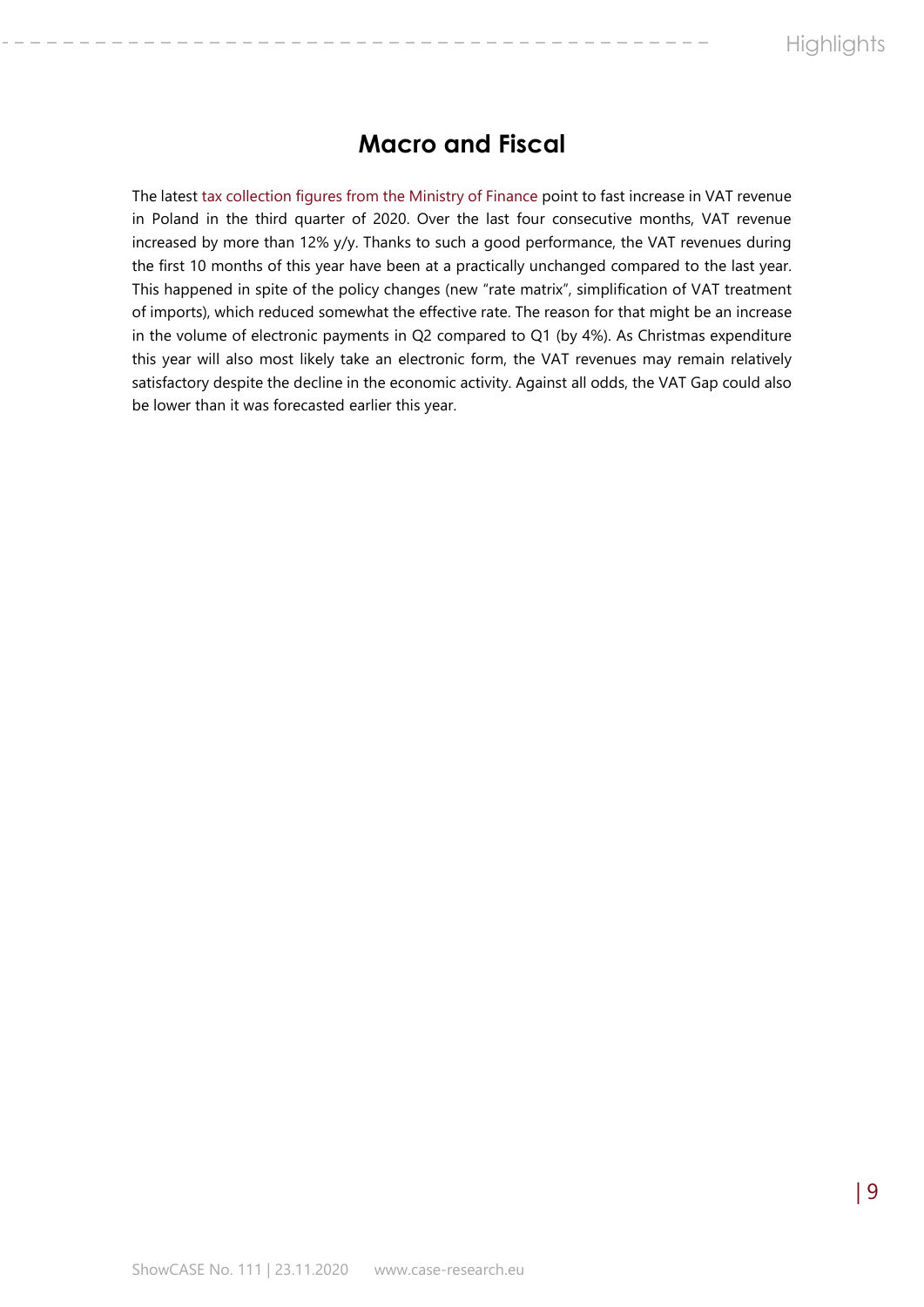# <span id="page-9-0"></span>Other CASE Products

# **The Weekly Online CASE CPI**

<span id="page-9-1"></span>The online CASE CPI is an innovative measurement of price dynamics in the Polish economy, which is entirely based on online data. The index is constructed by averaging prices of commodities from the last four weeks and comparing them to average prices of the same commodities from four weeks prior. The index is updated weekly. For more information on our weekly online CASE CPI, please visit: [http://case-research.eu/en/online-case-cpi.](http://case-research.eu/en/online-case-cpi)

**The latest Online CASE CPI read-out shows that price stabilisation, which started around August, continues.** It seems that the second wave of the COVID-19 pandemic has put on hold any substantial retail price adjustments, albeit the situation might change rapidly and it appears difficult to predict the scale of those adjustments. The biggest observed change happened in "Education" category where prices on average grew by 1.1%. Prices in "Restaurants and Hotels" category went up by 0.5%, while "Transportation" observed a drop of about 0.2%.

<span id="page-9-2"></span>